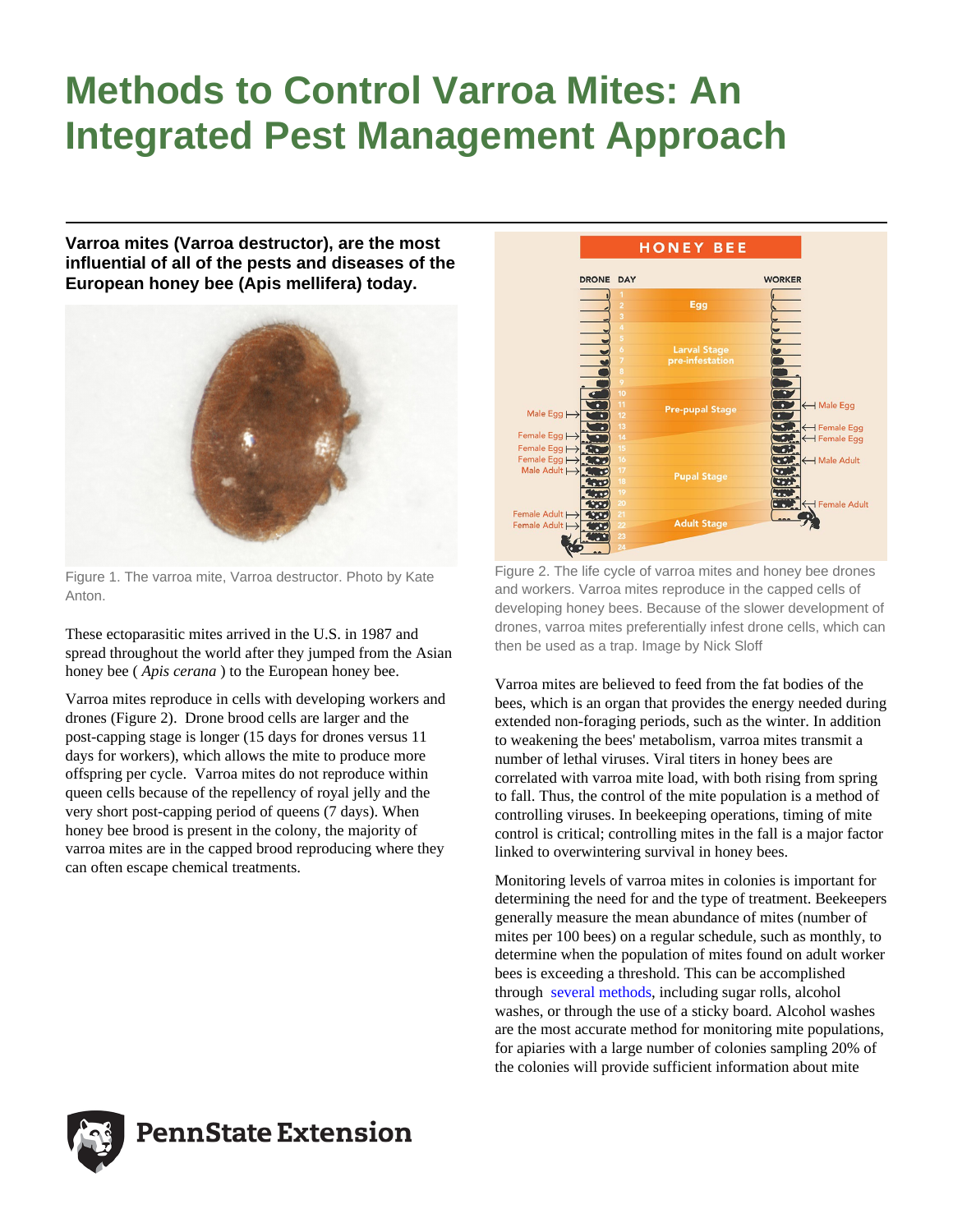populations. Economic or action thresholds vary but are aimed at keeping mite levels below or around a mean abundance of 2 mites per 100 bees. This is a very low number, which can be maintained using a number of practices that vary from cultural to chemical (Figure 3). Beekeepers can [use an integrated pest](https://lopezuribelab.com/ipm/) [management \(IPM\) approach](https://lopezuribelab.com/ipm/) in which they use several different mite control techniques in combination or in rotation throughout the year. A combination of various treatment protocols is effective and it reduces the likelihood that resistance to chemicals will develop, as happens when only one treatment method is used repeatedly.



Figure 3. The IPM pyramid for varroa mite control. Image by Nick Sloff.

Here, we review the different levels of IPM practices for varroa mite control and briefly summarize the efficacy (Box 1) and potential negative impacts of each practice.

Box 1: **Efficacy**: the power to produce an effect. In insect science, the word efficacy is used to discuss how effectively a pesticide or practice controls a pest.

# **Cultural Approaches**

Cultural approaches are aimed at reducing pest reproduction. For varroa mite control and prevention, cultural controls include purchasing mite-resistant honey bee stock, providing small cell comb, and providing a brood break.

# **Resistant Stock**

Using mite-resistant bees can limit the reliance on chemicals for varroa mite control. To that end, various bee stocks with mite-resistant traits have been developed. Imports have emphasized European honey bees that have been in contact with varroa mites for a long time.

• *Russian bees* inhibit mite reproduction. Russian bees have a slower varroa mite population increase than other bees, due to an ability to suppress mite reproduction. Russian bees have lower percent brood infestation and fewer multiply-infested cells, and bees inoculated with the mite-vectored deformed wing virus exhibit significantly less viral replication.

- *Varroa Sensitive Hygiene (VSH) bees* can recognize and remove mite-infested pupae. Bees that remove dead brood quickly are hygienic and are thought to be better at removing mites from the hive, as well. Other desirable traits include the recognition by the bees that the mites, themselves, are present and undesirable. [This trait is](https://articles.extension.org/pages/21762/testing-honey-bee-colonies-for-hygienic-behavior) [recognized by testing.](https://articles.extension.org/pages/21762/testing-honey-bee-colonies-for-hygienic-behavior)
- *Ankle biters/leg chewers* will bite the mites, harming their bodies and/or legs. This trait is recognized by looking closely at mites that have dropped through a screen onto a sticky board, determining the proportion of the mites that have been damaged by the bees

### **Small cell comb**

When modern hive equipment was invented in the early 1950s, it started the beekeeping industry down a path of modernization and industrialization. Part of this process involved the production of commercial foundation with hexagons that are 5.4 mm and produce larger bees that could produce more honey. However, in wild conditions, bees tend to build comb from smaller hexagons that are 4.9 mm in size. Some research has suggested that mite numbers decrease as cell size decreases because a shorter post-capping period in a smaller cell translates into fewer varroa mites produced in each cell. The efficacy of using small cell comb as a varroa mite control method is debated in the scientific literature, but there is no harm to honey bees from using this equipment.

#### **Brood break**

A brood break in the colony can significantly impact the number of available brood cells for mite reproduction. This break can be accomplished by caging or removing the queen from the colony for approximately 3 weeks. During that time, all of the brood hatches, so the mites are forced out of the cells and onto adult bees. This approach on its own, or in combination with a chemical treatment, can affect varroa mite population growth. In addition, adult bees increase grooming behavior in the absence of brood which can help decrease mite numbers in the colony, especially in combination with a screened bottom board. If a brood break is properly timed, it has the potential to ease the stress of a dearth period while providing the colony with a young queen for overwintering.

# **Mechanical Approaches**

Controlling varroa mite populations via manipulations of the colony or hive can be effective, especially if several (or all) of the methods are used in conjunction. Mechanical controls include screened bottom boards, drone brood removal, and powdered sugar dusting.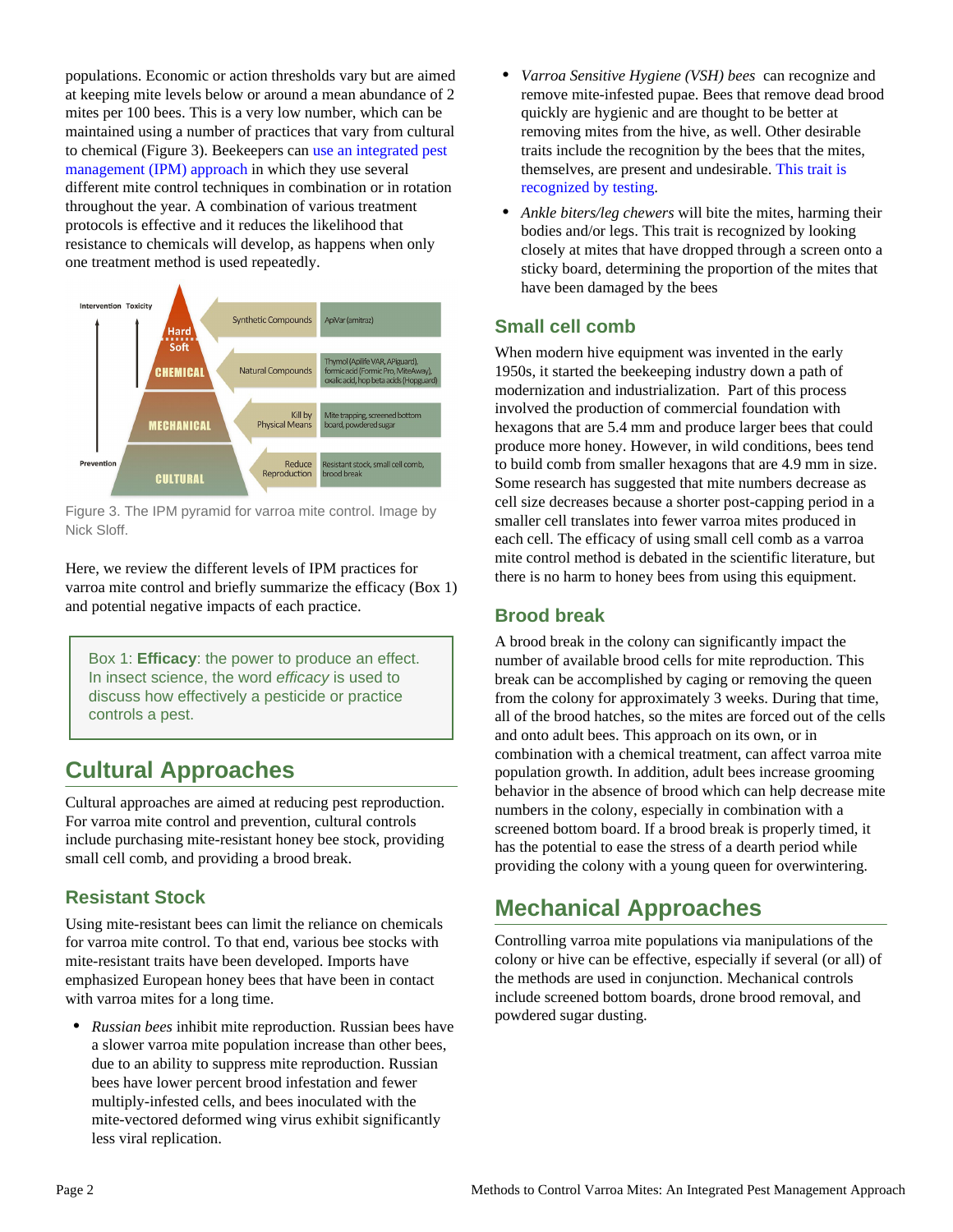# **Mite trapping**

Drone brood removal takes advantage of the mites' preference for drone brood for reproduction, using them as a trap. Varroa mites have higher reproductive success in drone brood than in worker brood due to the post-capping period allowing mites to produce only 1.3-1.4 offspring per attempt in worker cells, but 2.2-2.6 offspring in drone cells. In addition, the period of attractiveness of drone brood is 40-50 hours, as opposed to only 15-30 hours in worker brood. Together, these reproductive advantages of drone brood manifest as a 6-fold increase in mites found under the cappings of drone cells than under worker cells. Adding drone comb to a colony encourages drone production that acts as a trap for mites. Removing that comb prior to drone emergence effectively removes the varroa mites reproducing in the cells. The drone brood can then be frozen and returned to the colony or scraped off of the frame (Figure 4). This practice reduces mite reproduction, which prolongs the length of time before the population reaches the threshold. However, it may not effective enough to act as the only means for controlling varroa mites.



Figure 4. Scraping drone brood from a frame that was added to act as a mite trap. Image by Robyn Underwood.

#### **Screened bottom board**

Mites naturally fall off of bees as a result of movement within the colony and honey bee grooming behavior. If a screened bottom board, rather than solid wood one is used (Figure 5), mites fall onto the ground and are less likely to climb back onto the bees. Screened bottom boards decrease mite invasion into brood cells, resulting in a lower percentage of the population being found in the brood reproducing. Mite loads still reach economic thresholds in hives with screened bottom boards, so this physical method to control varroa must be used in combination with other control techniques.



Figure 5. The bottom board on the left is a screened bottom board, whereas the one on the right is a solid bottom board. The floor of the hive can be screened to allow varroa mites to fall through to the ground, where they cannot return to the colony. Image by Robyn Underwood.

#### **Powdered sugar**

Sprinkling or applying powdered sugar on bees can serve as a method for mite control as this stimulates grooming behavior, resulting in more mites collected on bottom boards. Its use can be effective on bees removed from the hive equipment, but this is labor intensive, so beekeepers should weigh the costs and benefits when considering this practice. This treatment will not likely control the mite population on its own, but it can be used to increase mite drop in combination with screened bottom boards.

# **Chemical Approaches**

Varroa mite reproduction throughout the spring and summer often leads to a large population in the fall. If the economic threshold is reached, one will have the best overwintering success if a chemical miticide is applied prior to the production of the winter bees. In an IPM system, soft chemicals are used when possible.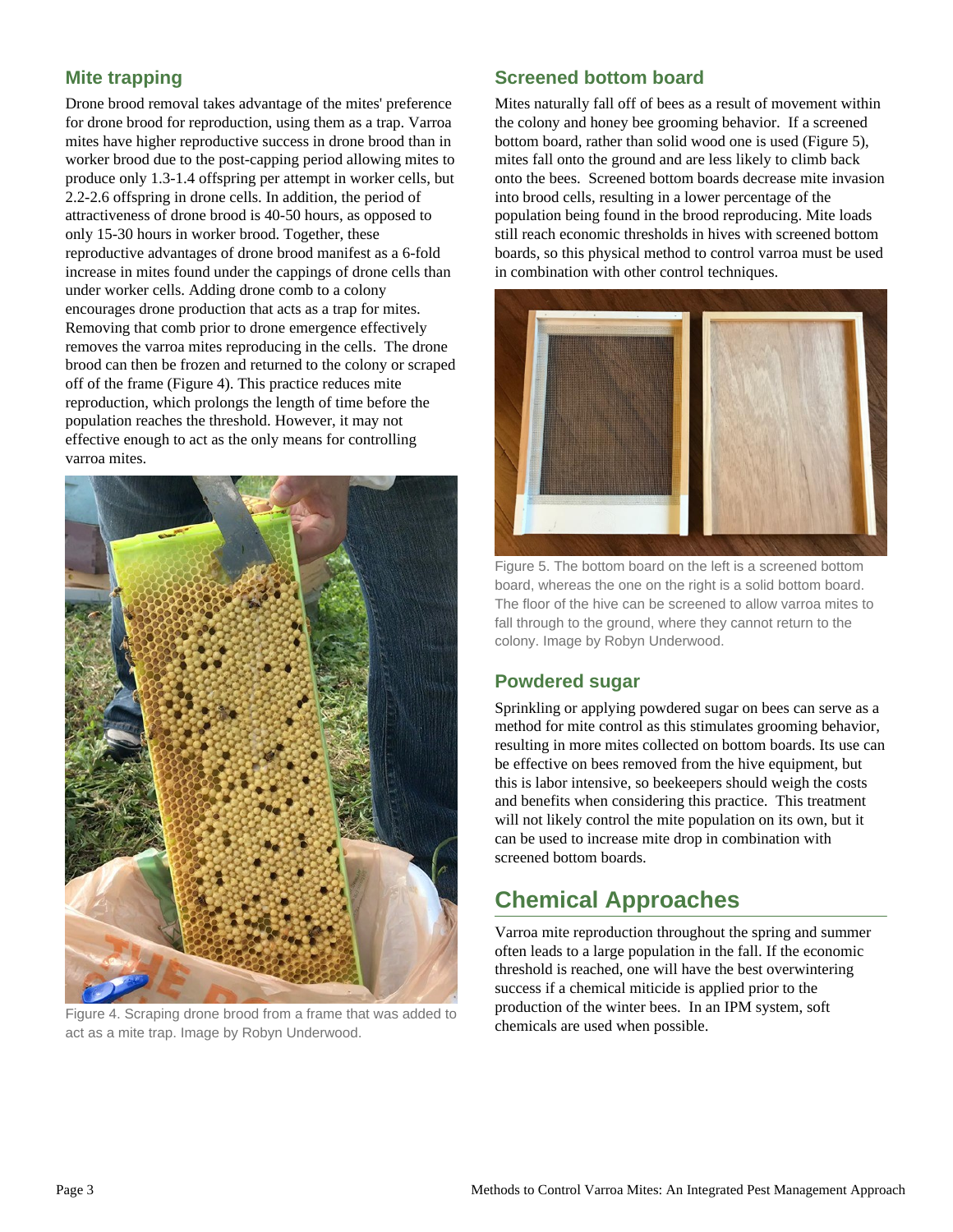# **Soft Chemicals**

Organic acids, essential oils, and hop beta acids are considered soft chemicals because they are naturally derived. These treatments are effective without leaving chemical residues in hive products, such as wax. If chemicals are used in the hive, it is recommended to apply soft chemicals first prior to considering the use of hard chemicals. In addition, colonies should be treated only after monitoring efforts have indicated that they are needed.

- **Formic acid.** Formic acid occurs naturally in the venom of honey bees and is a natural component of honey. This chemical is commonly used because, at high concentrations, this organic acid penetrates the wax cappings and effectively kills reproducing mites. One limitation is that the use of formic acid is temperature dependent and can cause damage to the colony if used at ambient temperatures higher than 85F because it can increase brood mortality and the potential for queen loss. When used below 50F, formic acid results in low efficacy.
- **Oxalic acid.** Oxalic acid is a naturally-occurring compound found in plants, such as rhubarb, kale, beets, and spinach. As a chemical for mite control, [oxalic acid](https://lopezuribelab.com/oxalic-acid-treatment-protocols/) can be used in two formulations: vapor and dribble. Because it does not penetrate the cappings, oxalic acid is most effective during broodless periods making it a useful component to an integrated varroa control program as a winter or early spring method. However, it should not be used as a stand-alone treatment. If overused or used at high dosages, oxalic acid can harm bees by crystalizing in the midgut of larvae, increasing larval mortality, and reducing brood area. Overuse of this treatment can also decrease the activity and longevity of workers.
- **Thymol.** Essential oils are natural compounds distilled from plants. The most popular essential oil for varroa mite control is thymol (from a thyme plant). While thymol treatment can effectively control mites on adult bees, it cannot penetrate the cell cappings, so does not control mites in brood cells. Efficacy of thymol is dependent on colony strength as well as ambient conditions. During treatment, the workers react by emptying cells near the product so this treatment can reduce the overall area of brood in colonies when applied in the spring. In addition, thymol treatment can induce robbing behavior and increase aggressiveness of colonies. Efficacy of thymol treatment can be low so it should be combined with other treatment methods.
- **Hops beta acids.** Potassium salts of hops beta acids are derived from the hops plant and it is safe for use any time of the year, even during the honey flow. However, it is more effective as a mite control treatment when there is less brood because it does not go through the cell cappings. Use during brood rearing requires multiple applications. Ambient temperature does not impact Hopguard treatment. Efficacy varies, but it is generally not as high as other soft chemical treatments.

## **Hard Chemicals**

Chemical control of varroa mites can be achieved through the use of various acaricides/miticides. Synthetic miticides are generally effective, killing up to 95% of the mite population. Historically, fluvalinate and coumaphos have been the most widely used mite treatments, but mites have developed resistance to these chemicals and residues persist and accumulate in wax. While these two hard chemicals are still legal to apply, we do not recommend them and will not discuss them here. Miticide residue in wax can harm bees directly and makes bees more susceptible to nosema disease. In addition, these residues can be found in bee products, which makes them less desirable to consumers. Synthetic chemicals should be a last resort for beekeepers practicing IPM.

Amitraz. The most popular synthetic acaricide is amitraz  $(sold as Apivar(R))$ . Amitraz does not, in its original form, persist as a contaminant of honey or wax. However, some metabolites of amitraz have been found to persist and there is a synergistic effect of amitraz and viruses that has been linked to increased bee mortality. In addition, resistance to amitraz has been documented, so its efficacy must be monitored closely.

# **Summary**

There are many available options to control varroa mite populations in honey bee colonies. Each option has advantages and disadvantages, but understanding the implications of each choice is an important part of decision-making. In an IPM approach, beekeepers should heavily rely on cultural and mechanical practices for mite control before using soft or hard chemicals. Mite monitoring and rotation of treatments is critical for effective management and reduction of resistance to chemicals in these pests. Understanding and considering all of the options before deciding on how to proceed will help to improve the success and the well-being of the honey bees.



This material is based upon work that is supported by the National Institute of Food and Agriculture, U.S. Department of Agriculture, under award number 51300-26814, and by the Northeastern IPM Center through Grant #2018-70006-28882 from the National Institute of Food and Agriculture, Crop Protection and Pest Management, Regional Coordination Program.